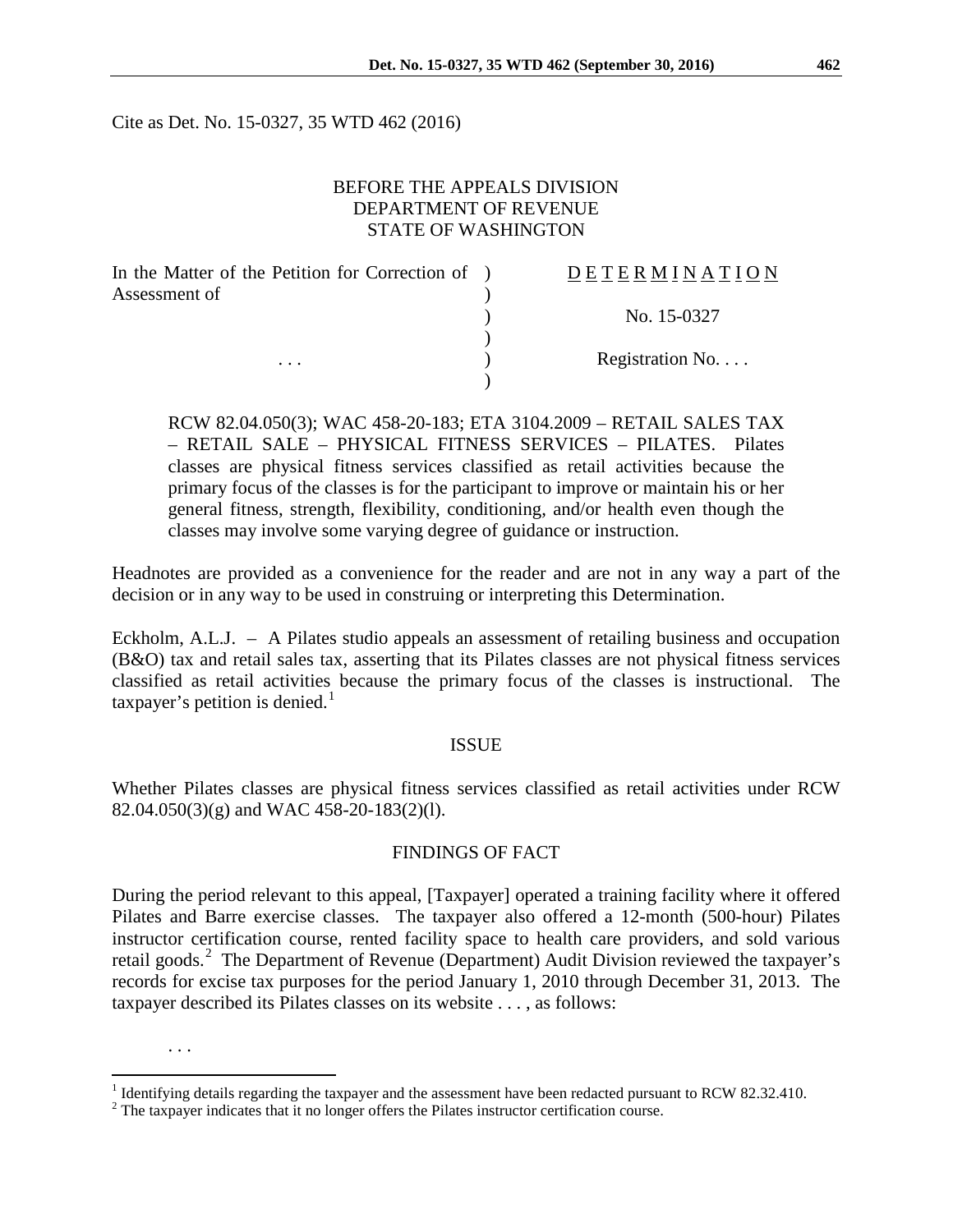(Bracketed terms and emphasis added.)

The auditor determined that the taxpayer's Pilates classes were physical fitness services classified as retail activities and the taxpayer had incorrectly reported its associated income under the service and other activities B&O tax classification. The auditor discussed with the taxpayer the retail nature of the Pilates classes and shared the Department's Excise Tax Advisory 3104.2009 (ETA 3104) that explains the retail classification of physical fitness services, where improving and maintaining fitness (rather than instruction) is the primary focus of the services. The auditor informed the taxpayer that, consistent with ETA 3104, the taxpayer correctly reported its income from the Pilates instructor certification course under the service and other activities B&O tax classification, because the primary focus of the certification course was instruction.

The taxpayer asserted that instruction was also the primary focus of its Pilates classes and that, though the goal of the Pilates classes was to improve its customers' fitness, posture, and health, the goal of the classes included instructing customers on the proper methods behind each exercise. The taxpayer emphasized that the requirement that class participants earn permission to participate in the next level of class difficulty (Intermediate and Advanced) through review of written material, written questions, and demonstrating specific techniques learned, further illustrated the instructional nature of the exercise classes. The taxpayer provided a copy of the seven questions a class participant is required to answer to move up from the beginner level.

The auditor reclassified the taxpayer's income from its Pilates classes as income from retailing activities and issued an assessment against the taxpayer in the total amount of  $\$\ldots$ <sup>[3](#page-1-0)</sup> The taxpayer appealed the assessment, and asserted, that the Pilates classes were primarily instructional in nature and not retail physical fitness services.

## ANALYSIS

Persons who charge for services defined as retail sales are required to collect and remit retail sales tax and pay retailing B&O tax. RCW 82.0[4](#page-1-1).050; RCW 82.08.020; RCW 82.04.250.<sup>4</sup> In contrast, persons who charge for services not defined as retail sales, or otherwise classified for B&O tax purposes, pay service and other activities B&O tax on their receipts. RCW 82.04.290. The term "retail sale" includes the sale or charge made for "physical fitness services." RCW 82.04.050(3)(g). "Physical fitness services" is defined in WAC 458-20-183(2)(l) (Rule  $183(2)(1)$ , as follows:

(l) "Physical fitness services" include, but are not limited to: All exercise classes, whether aerobic, dance, water, jazzercise, etc., providing running tracks, weight lifting, weight training, use of exercise equipment, such as treadmills, bicycles,

<span id="page-1-0"></span><sup>&</sup>lt;sup>3</sup> Document No. . . . , for the period January 1, 2010 through December 31, 2013, included assessments of retail sales tax of  $\$\ldots$ , retailing B&O tax of  $\$\ldots$ , a credit of service and other activities B&O tax of  $\$\ldots$ , a small business credit of  $\$\dots$ , interest of  $\$\dots$ , and assessment penalty of  $\$\dots$ , for a total amount of  $\$\dots$ .<br><sup>4</sup> Effective January 1, 2016, operating an "athletic or fitness facility," that includes the use of that facility

<span id="page-1-1"></span>exercise classes, strength and conditioning programs, or the use of Pilates equipment, constitutes a retail sale under RCW 82.04.050(3)(g), taxable as a retailing activity. Laws of 2015, ch. 169,  $\S$  1.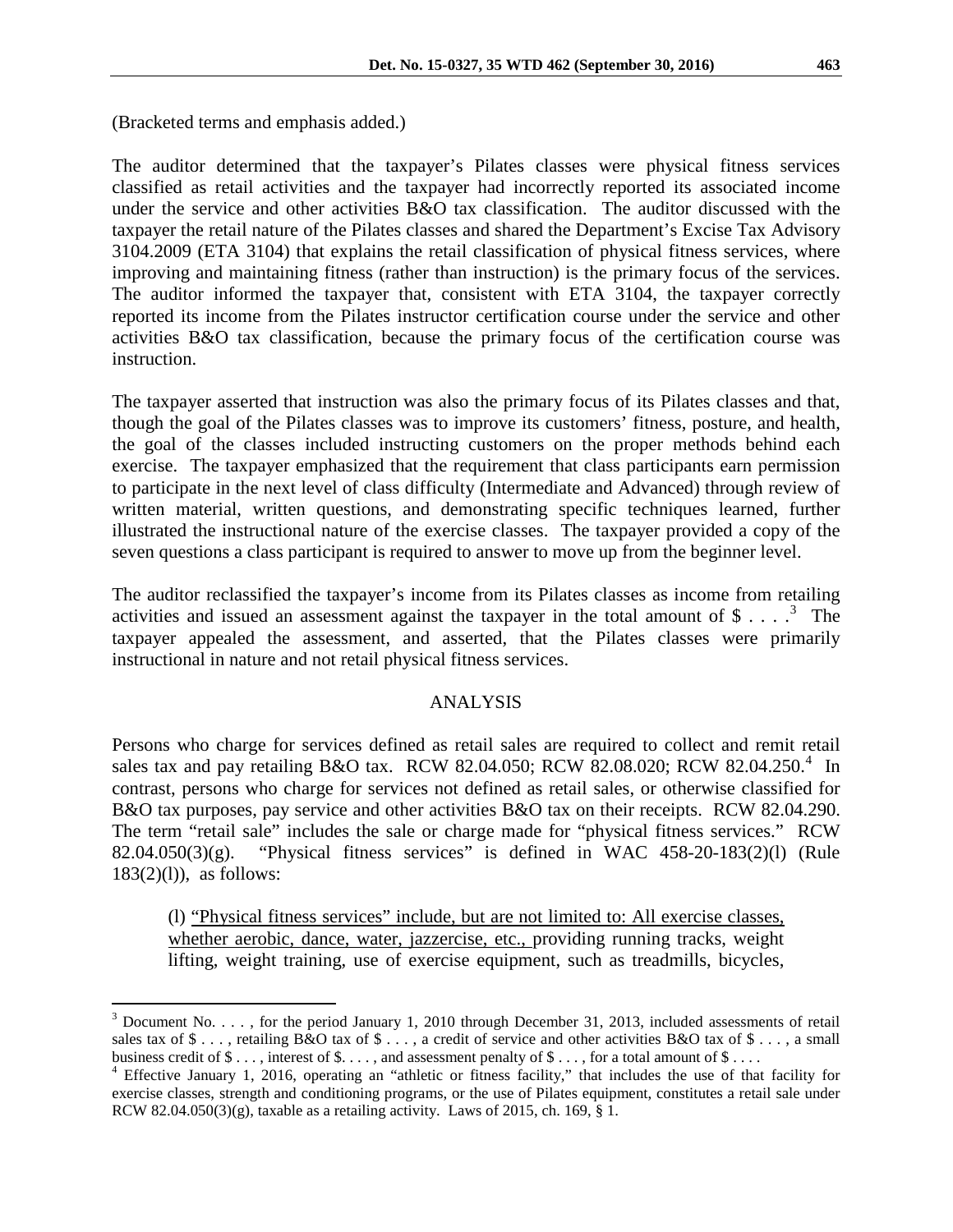stair-masters and rowing machines, and providing personal trainers (i.e., a person who assesses an individual's workout needs and tailors a physical fitness workout program to meet those individual needs). "Physical fitness services" do not include instructional lessons such as those for self-defense, martial arts, yoga, and stress management. Nor do these services include instructional lessons for activities such as tennis, golf, swimming, etc. "Instructional lessons" can be distinguished from "exercise classes" in that instruction in the activity is the primary focus in the former and exercise is the primary focus in the latter.

(Emphasis added.) The definition above states that charges for instructional lessons in activities that are otherwise defined as retail sales are not classified as retail sales because the primary focus of the activity is the instruction. The Department issued ETA 3104 to clarify the distinction between physical fitness services and instructional lessons.<sup>[5](#page-2-0)</sup> ETA 3104 states, in pertinent part:

Physical fitness services also include but are not limited to:

- Providing access to equipment or facilities at which a person can engage in physical fitness activities;
- Conducting an exercise class at which someone leads a group of persons through a physical fitness routine or regimen. These classes may or may not involve a specialized exercise or conditioning program such as Body Pump, Jazzercise, Pilates, Power Sculpting, and Neuromuscular Integrative Action ("Nia"); and
- Providing one-on-one personal training services to assess individual workout needs and/or tailor a physical workout program to meet those individual needs. Again, these services may or may not involve a specialized exercise or conditioning program.

In all three situations above, it is likely that some varying degree of instruction or guidance will be provided to the participant. As examples:

- A person who is working out in a weight room may ask an employee of the facility for tips on the proper use of a particular apparatus;
- A person leading an exercise class often demonstrates proper techniques for various movements used in the class; and
- Personal trainers demonstrate and provide guidance as to proper weightlifting techniques.

In such cases, however, the instruction or guidance is not the primary focus. The primary focus is for the participant to improve or maintain his or her general fitness, strength, flexibility, conditioning, and/or health. Such instruction or guidance does not in itself result in that service being an "instructional lesson" subject to the service and other activities B&O tax.

<span id="page-2-0"></span> <sup>5</sup> ETA 3104.2009 was originally issued April 21, 2005, as ETB 2023.08.123.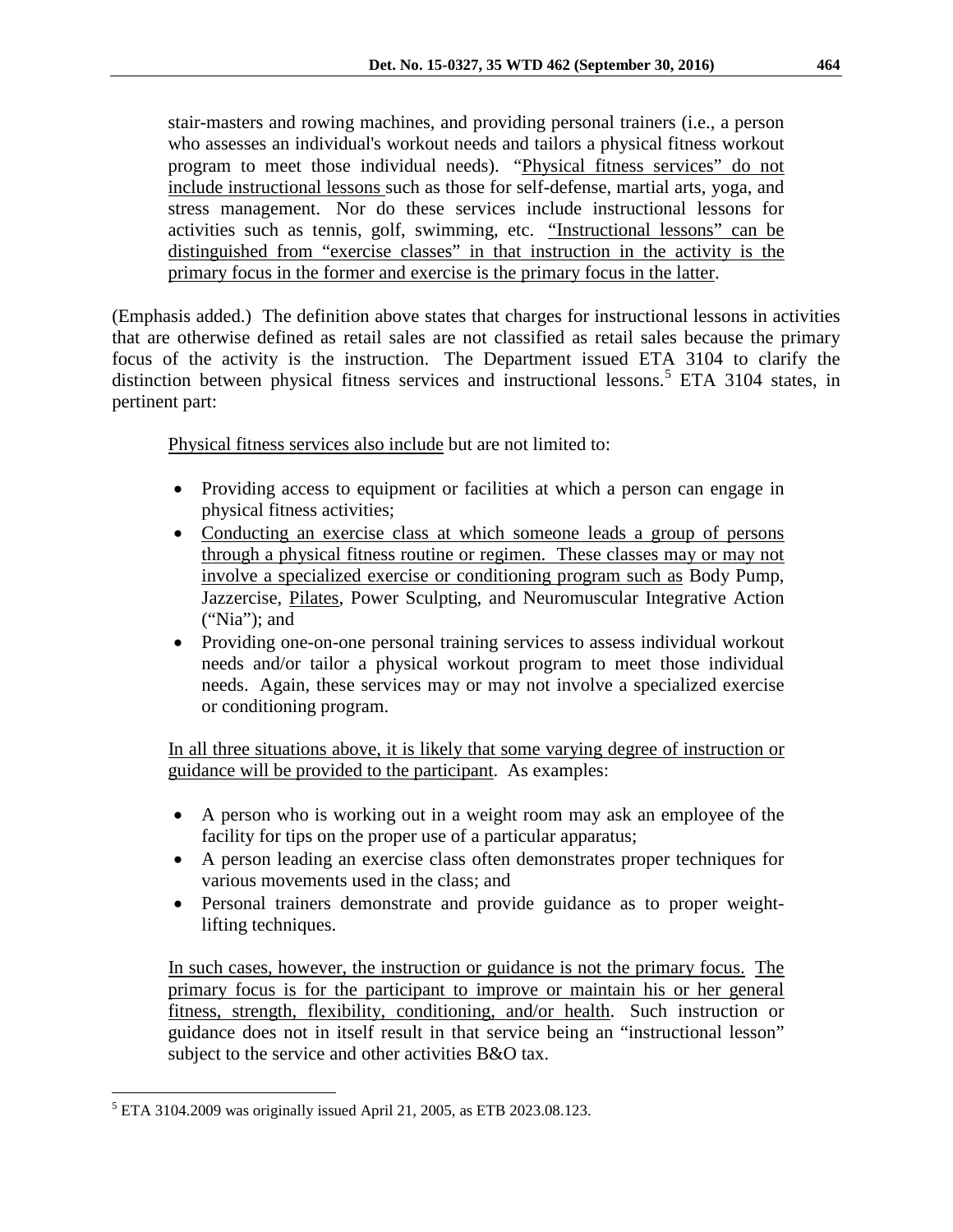ETA 3104 (emphasis added).

ETA 3104 specifically states that Pilates classes are exercise classes and, therefore, physical fitness services. ETA 3104 explains that exercise classes are considered physical fitness services even though they likely incorporate some degree of instruction or guidance because the primary focus of the exercise class is improving or maintaining some form of physical fitness and not providing the instruction. ETA 3104 provides examples of when instruction in exercise activities may rise to the level of an instructional lesson in the context of physical fitness services and Rule 183:

The primary purpose of the activity as instructional or physical fitness is the determining factor, not the label. For example, if techniques associated with a martial art or Body Pump are used in a physical fitness exercise context, the service is subject to retail sales tax. A Pilates "class," for example, may be instructional (subject to the service and other activities B&O tax) if the class is taken by the participants as a part of a curriculum to gain certification as instructors. If the class or activity is primarily to improve flexibility, strength, or general fitness for the participant, the charge for participation is a retail sale.

(Emphasis added.)

As noted above, consistent with ETA 3104, the auditor agreed with the taxpayer that its Pilates instructor certification program constituted an instructional lesson and, therefore, not a retail physical fitness service activity.

In addition to the guidance provided in ETA 3104, the Department has also addressed what is deemed to be instructional in the context of physical fitness services in its published determinations. In Det. No. 02-0039, 21 WTD 318 (2002), where a taxpayer sought to have its personal strength enhancement services characterized under Rule 183 as instructional lessons, as opposed to retail physical fitness services, the Department held:

The taxpayer contends its sessions were instructional, which are not included in the "physical fitness services" definition. Instructional lessons primarily educate, rather than enhance fitness, strength, or health condition. The taxpayer's members paid and attended the sessions based upon physicians' orders for health purposes. Other members attended the sessions to become physically fit, whether in the form of an increase in strength or to lose weight. We do not find members attended sessions primarily for instruction. They attended to improve their physical fitness. The taxpayer's charges were for "physical fitness services."

21 WTD at 321 (emphasis added). The Department applied this same analysis in Det. No. 04- 0239E, 24 WTD 265 (2005), specifically related to Pilates classes, and determined that Pilates classes are exercise classes, and, therefore, physical fitness services per Rule 183, even though the classes incorporated instruction in the exercises. 24 WTD at 267. The Department stated: